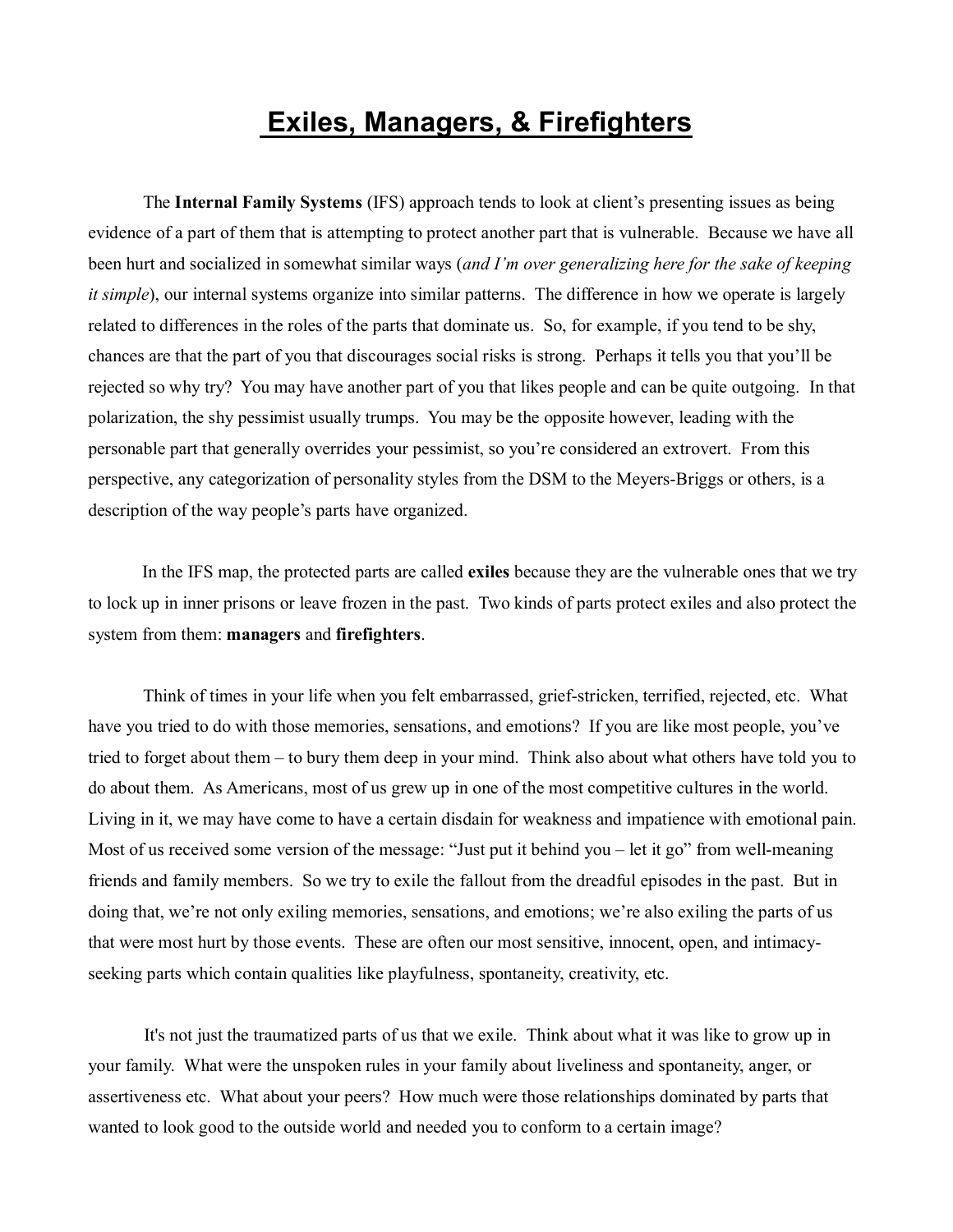The irony is that once you start the exiling process, it reinforces itself. After they are locked away, those exiles can endanger your system or at least impair your ability to function. So you become even more committed to not going there and keeping them at bay.

### **Managers:**

 IFS calls the protective parts that are responsible for our day-to-day safety, the *managers*. For many of us, they are the voices we hear most often; to the point where we may believe we are those voices or thoughts. While we rely on their opinions, strategies, and judgments, we also feel constrained by or annoyed by them. Managers are the parts of you that want to control everything. They try to control your relationships and environment so you're never in a position to be humiliated, abandoned, rejected, attacked, or anything else unexpected and harmful. They try to control your appearance, performance, emotions, and thoughts for the same reason. In this protective effort, they often have a "never again" philosophy: "Never again will I let you be so weak, needy, dependent, open, trusting, happy, risk-taking, etc."

 Managers are the parts that monitor how you're coming across to others. They scan for cracks in your masks of invulnerability, friendliness, and perfection, and compare you to others. They interpret the world around you and create the narratives you live by and then enforce them. They create stories like, "I'm a nice person," "I'm a hard worker," etc. based on feedback from the outside world. So a habitually nice person exiles angry parts, a hard worker doesn't give time to playful or intimacy loving parts, etc.

 Managers are the internalizers of our system – they open the door of our psyche and welcome in the values that surround us. They believe our survival depends on the mercy of the outside world, so they take on the voices of authority in order to get us to behave appropriately (for example, parents and cultural standards).

 We often resent our managers because we experience them as the constant inner chatter that keeps us from concentrating, the self-hating voices that never let up, the fear that holds us back in relationships, the impulse to do for others that makes us neglect ourselves, the drive for achievement that consumes all our energy, the feeling of victimhood that others tire of, the sense of entitlement that makes us inconsiderate, and so on. Yet when we get to know them, we find that they are generally much younger than they first appear and are overburdened with responsibility and fear. Like parentified children, they are in over their heads and, consequently, have become rigid and punitive. They often feel unappreciated and hate their jobs but think somebody has to do it. IFS therapists have a great deal of compassion and respect for your managers and hope you can, too.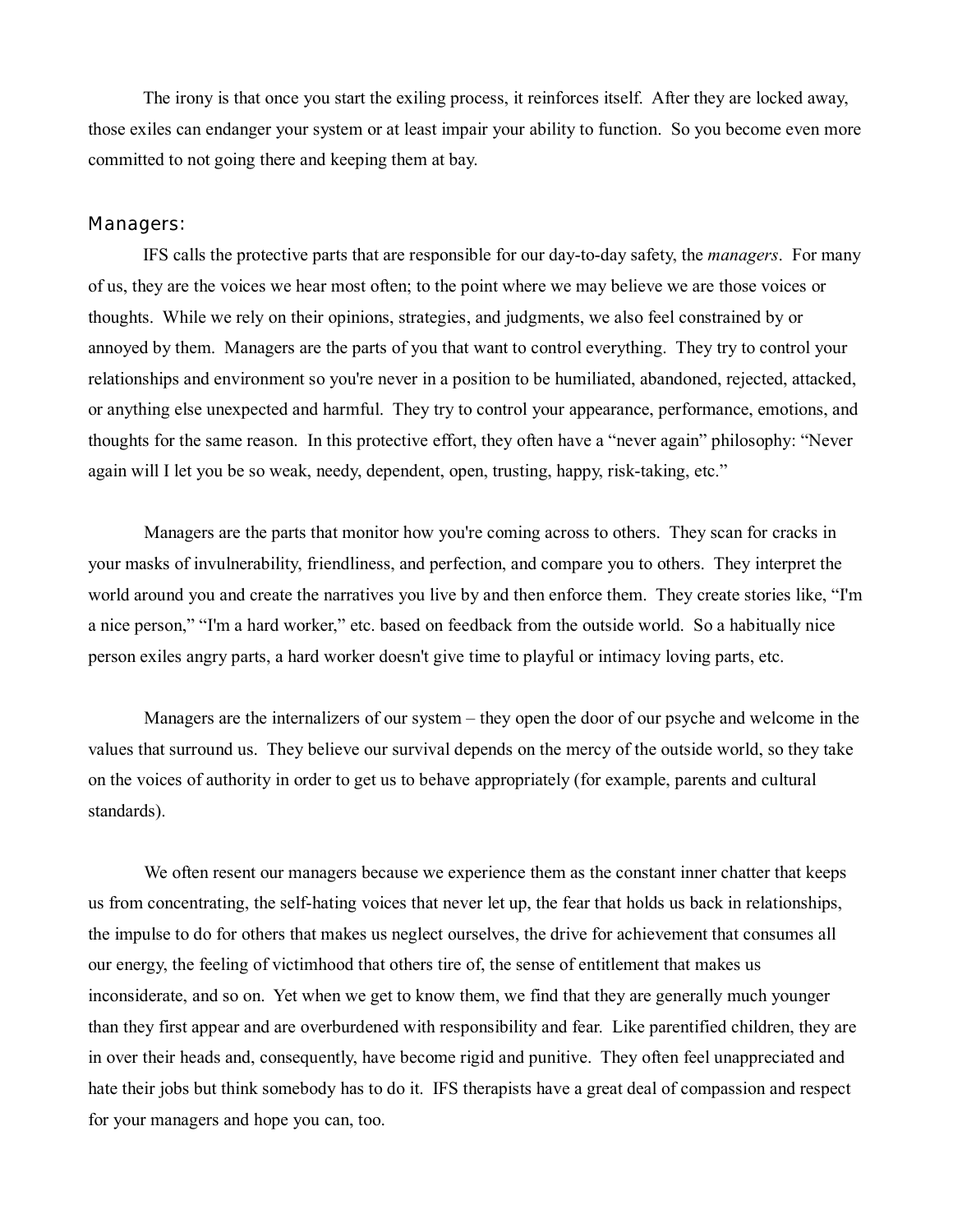Some common manager roles include:

- Critics: taskmasters and approval seekers
- Pessimist
- Caregiver
- Victim
- Self-imitating part (most difficult to detect)
- Still others perhaps unique to each client

We often have a love-hate relationship with them much like we might with a dominating parent, boss, or spouse. To relate effectively to them, it's important to appreciate the responsibilities they carry, the constant stress they're under, and the sacrifices they've made to protect us. Misunderstanding the nature of parts has been one of the biggest sources of human suffering according to this model. This is why simply trying to rebel against them, ignore them, or try and use positive affirmations to correct irrational beliefs often isn't enough. When you get to know them, you find that in fact, most managers hate their roles and are much more than their roles. Poet Rainer Maria Rilke (1984) once counseled a younger client who was oppressed by critical self-doubt that if he stopped fighting it, "the day would come when instead of being a destroyer, it would be one of his best workers - perhaps the most intelligent of them all."

## **Firefighters:**

 As hard as our managers work to construct a protective fortress around us and to control us, our relationships, and events in the world, the world has a way of breaking through their defenses at times and triggering our exiles. For all of the reasons discussed earlier, this is a very threatening state. It can feel like the panic of a red alert in a nuclear reactor – as though we're about to have a meltdown. We all have parts of us that go into action to put out the fire, so IFS calls them firefighters. This might seem like an odd term for this group of parts because in some ways they are more like fire setters that create crises in our lives, however the term firefighters allows us to maintain a focus on the protective nature of even the destructive things they do. Firefighters do whatever it takes to deliver us out of the red-alert condition.

 What's your first impulse when you begin to feel the desperate burning of hurt, emptiness, worthlessness, shame, rejection, loneliness, or fear? Which urge do you act upon to take away that fire in your belly? Which ones do you only fantasize? Many of us, in a compromise with our managers, binge on something socially acceptable – work, food, exercise, television, shopping, dieting, flirting, sleeping, prescription drugs, cigarettes, coffee, daydreams, meditating, gambling, or thrill-seeking activities – in an effort to distract from the flames until they burn themselves out or are doused.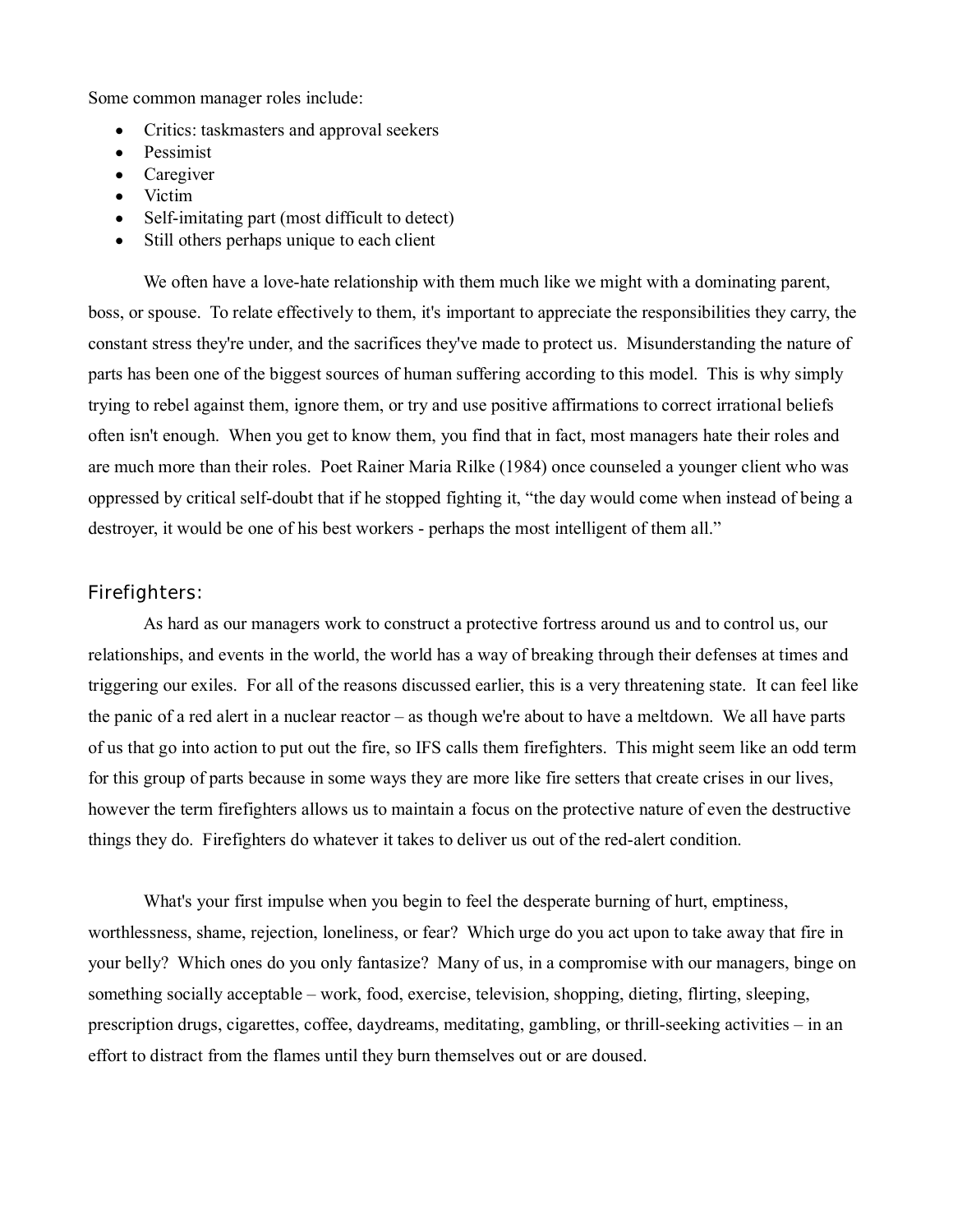When our effort doesn't work, our firefighters will resort to more drastic and less acceptable means, such as illegal drugs, alcohol, suicidal thoughts or behavior, rage and acts of domination, self-mutilation, compulsive sexual activity, stealing, or getting into punitive relationships. Many times, people resort to the second list immediately because their firefighters have found over the years that the first list doesn't do much t snuff the flames of emotion. Firefighters will use virtually any thought, activity, or substance if it works.

 For some people, firefighters use the body. Sudden pains or illnesses can be effective distractions. Firefighters can amplify physical pain or disease that already exists, lower resistance to bacteria, or push psychological buttons that trigger genetic conditions. From this perspective, the dualistic notion that it's either in your head or biochemical uselessly dichotomizes a deeply interwoven relationship between body and mind. Our parts profoundly affect our physiology and vice versa. How we treat our bodies – what we ingest and how much we sleep, exercise, work, dance, get massaged, and meditate – strongly affects how calm or upset different parts are.

 Another set of firefighters favors the impulsive retreat. If they sense impending rejection, they make us run or push the potential rejecter away. We're often unconscious of their work, aware only of an impulse to get away or lash out. These firefighters can make us want to suddenly bolt from a room in a threatening situation or get sleepy, confused, dizzy, or numb.

 The image IFS paints of firefighters is that of a teenager who is responsible for an infant who's screaming, and nothing the teen does seems to help. The babysitter will try to stick something in the infant's mouth to calm it down (for example, food, drugs or alcohol), will desperately try to find someone else to take care of it (flirting or affairs), or will find a distraction for itself and everyone else until the infant stops crying (television, meditating, or shopping). If none of these efforts work, the frustrated adolescent is likely to throw the baby into a closet to drown out its wails and hope it will go to sleep. This image conveys the compassion IFS therapists and hopefully, eventually, clients will have for their firefighters. They have dreadful jobs and are often hated and attacked by your managers as well as by the people around you.

 So your managers and firefighters are both trying to protect your system, but they do so in opposite ways. Managers are preemptive – they try to anticipate anything that might upset your exiles and try to control your environment to keep you safe. Most managers are also concerned about pleasing people. Firefighters are reactive – they frantically jump into action as soon as the exiles are upset and the fire starts.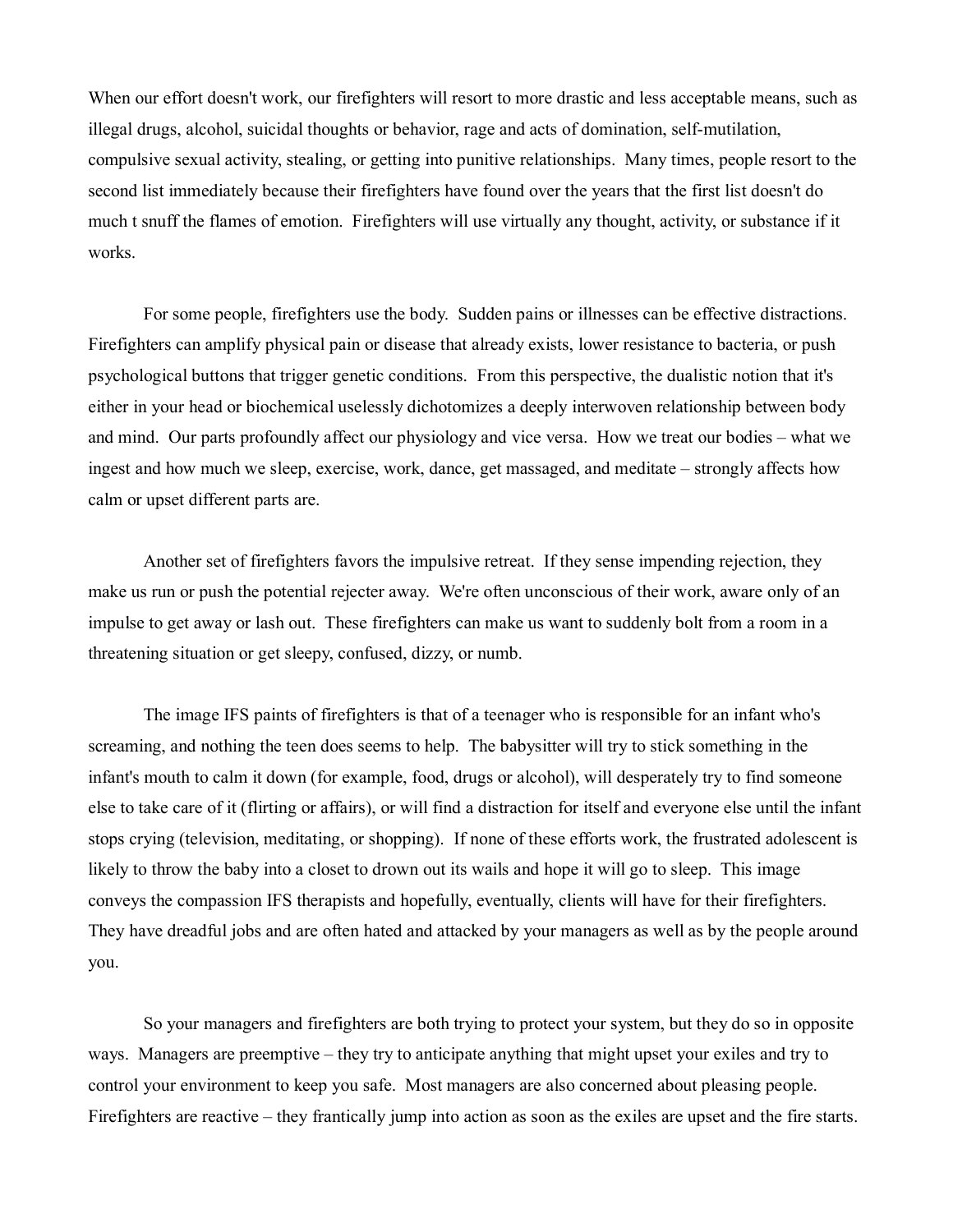Their urgency makes them impulsively unconcerned about the consequences. They often make you feel out of control, and they frequently displease people. They're the parts that make you fat, addicted, hostile, sneaky, insensitive, and compulsive. Mangers often hate firefighters despite the fact that, just like managers, firefighters are trying to protect us – just in a different way. In turn, firefighters often rebel against the shame managers use on them by increasing the destructiveness of their activities.

 It's very difficult for most people to believe that destructive impulses come from good parts in bad roles. For example, the many seemingly evil parts in sex-offenders, conduct disordered kids, and sexual abuse survivors – parts that say that they're the devil, want to kill others, molest children, randomly attack people, or recreate past abuse in their lives ALL have similar stories to tell. All of them are good parts in bad roles. Some are heroes, in an odd way. The reason they carried so much rage or sexual energy was because they had taken the bullet for the rest of the system when the person had been abused. Like Secret Service Agents jumping in front of the President to shield him from an assassin, they had sacrificed themselves and protected that individual by staying present for the abuse while other parts were allowed to check out. Consequently, they absorbed toxic amounts of the abuser's energy. That energy drove them to act in ways they themselves didn't like. Sex offenders often talk of exiled pain and shame they carry from childhood of abuse, neglect, and loss. Wordsworth said, "If we could read the secret history of our enemies, we should find in each man's life sorrow and suffering enough to disarm all hostility."

 It's important to remember, however, that no matter how compassionately you treat your firefighters, they won't be able to change as long as there's a fire to be fought. In other words, until the exiles that they protect or distract you from are healed, your firefighters will still have the same old impulses. Also keep in mind that not all firefighters are as destructive or extreme as those discussed above. Some other common ones include parts that make us want to work more than we should, feel hungry for sugar or fat, and yearn for a mindless distraction. Because these firefighters are pervasive and normalized in our culture, we hardly notice their presence until we find ourselves in front of the computer, refrigerator, or TV. When you stop to think about it, a huge segment of the U.S. Economy is based on providing activities, substances, and goods designed to help our firefighters do their distracting and numbing. They help us avoid awareness of the pain in our country and in our selves.

# **No More Firefighters, Managers, and Exiles**

So firefighters take us far away from our present-centered, embodied state of Self. The good news, however, is that once released from their extreme roles, firefighters often transform into our most lively, joyful, and resilient parts. They become passionately engaged in life and can be powerful motivators.